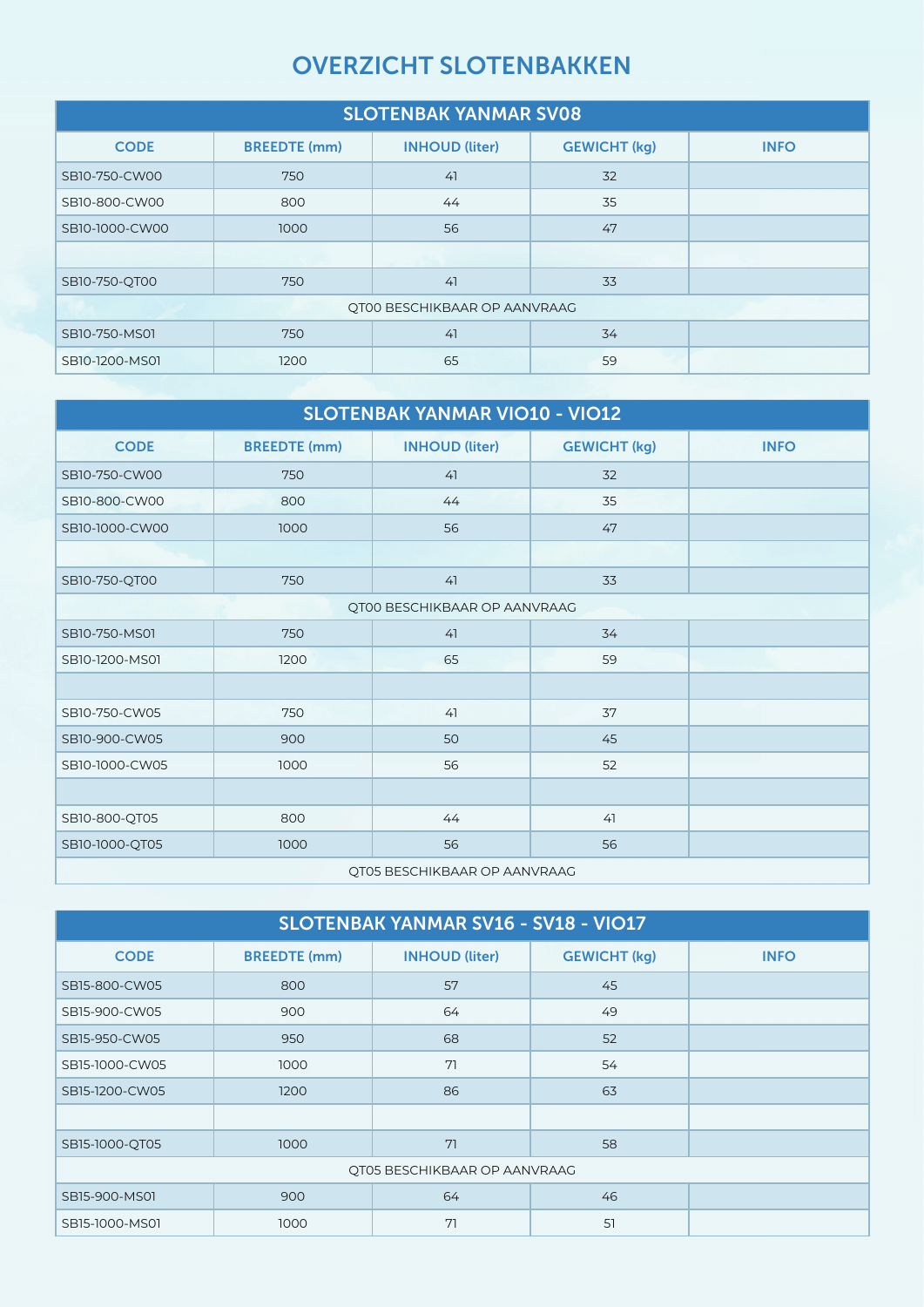| SLOTENBAK YANMAR SV22 - SV26 - VIO23 - VIO26 - VIO27 |                     |                       |                     |                 |  |
|------------------------------------------------------|---------------------|-----------------------|---------------------|-----------------|--|
| <b>CODE</b>                                          | <b>BREEDTE (mm)</b> | <b>INHOUD (liter)</b> | <b>GEWICHT (kg)</b> | <b>INFO</b>     |  |
| SB20-1000-CW05                                       | 1000                | 87                    | 74                  |                 |  |
| SB20-1200-CW05                                       | 1200                | 114                   | 85                  |                 |  |
|                                                      |                     |                       |                     |                 |  |
| SB20-1200-QT05                                       | 1200                | 114                   | 89                  |                 |  |
| SB20-1300-QT05                                       | 1300                |                       |                     |                 |  |
| SB20-1200-QTOM                                       | 1200                | 114                   | 105                 | <b>ONDERMES</b> |  |
| QT05 BESCHIKBAAR OP AANRVRAAG                        |                     |                       |                     |                 |  |
| SB20-1200-MS03                                       | 1200                | 114                   | 90                  |                 |  |
|                                                      |                     |                       |                     |                 |  |
| SB20-1200-QA11                                       | 1200                | 114                   | 100                 |                 |  |

| <b>SLOTENBAK YANMAR VIO33 - VIO38</b>                                            |                     |                              |                     |                    |  |
|----------------------------------------------------------------------------------|---------------------|------------------------------|---------------------|--------------------|--|
| <b>CODE</b>                                                                      | <b>BREEDTE</b> (mm) | <b>INHOUD (liter)</b>        | <b>GEWICHT (kg)</b> | <b>INFO</b>        |  |
| SB25-1200-CW05                                                                   | 1200                | 174                          | 114                 |                    |  |
| SB25-1200-CW0AM                                                                  | 1200                | 174                          | 128                 | <b>ACHTERMES</b>   |  |
|                                                                                  |                     |                              |                     |                    |  |
| SB25-1200-QT05                                                                   | 1200                | 174                          | 118                 |                    |  |
|                                                                                  |                     | QT05 BESCHIKBAAR OP AANVRAAG |                     |                    |  |
| SB25-1200-CW10                                                                   | 1200                | 174                          | 133                 |                    |  |
| SB25-1300-CW10                                                                   | 1300                | 189                          | 125                 |                    |  |
|                                                                                  |                     |                              |                     |                    |  |
| SB25-1200-QT10                                                                   | 1200                | 174                          | 136                 |                    |  |
| SB25-1400-QT10                                                                   | 1400                |                              |                     | ONDERMES+ACHTERMES |  |
|                                                                                  |                     | QT10 BESCHIKBAAR OP AANVRAAG |                     |                    |  |
| SB25-1200-MS03                                                                   | 1200                | 174                          | 119                 |                    |  |
| SB25-1400-MS-<br>03OM+AM                                                         | 1400                |                              |                     | ONDERMES+ACHTERMES |  |
|                                                                                  |                     |                              |                     |                    |  |
| SB30-1200-CW05                                                                   | 1200                | 220                          | 120                 | VIO38-50           |  |
| SB30-1300-CW05                                                                   | 1300                | 239                          | 130                 | VIO38-50           |  |
| SB30-1400-CW05                                                                   | 1400                | 258                          | 140                 | VIO38-50           |  |
|                                                                                  |                     |                              |                     |                    |  |
| SB30-1200-QT05                                                                   | 1200                | 220                          | 125                 | VIO38-50           |  |
| SB30-1200-QT05OM                                                                 | 1200                | 220                          | 130                 | VIO38-50           |  |
| SB30-1300-QT05                                                                   | 1300                | 239                          | 135                 | VIO38-50           |  |
| QT05 BESCHIKBAAR OP AANVRAAG                                                     |                     |                              |                     |                    |  |
| SB30-1400-CW10                                                                   | 1400                | 258                          | 158                 | VIO38-50           |  |
| SB30-1500-CW10                                                                   | 1500                | 277                          | 178                 | VIO38-50           |  |
|                                                                                  |                     |                              |                     |                    |  |
| SB30-1500-QT10                                                                   | 1500                | 277                          | 181                 | VIO38-50           |  |
| QT10 BESCHIKBAAR OP AANVRAAG                                                     |                     |                              |                     |                    |  |
| Slotenbak type 30/35/40 vanaf 1600mm breedte: steeds voorzien van een boomerang! |                     |                              |                     |                    |  |